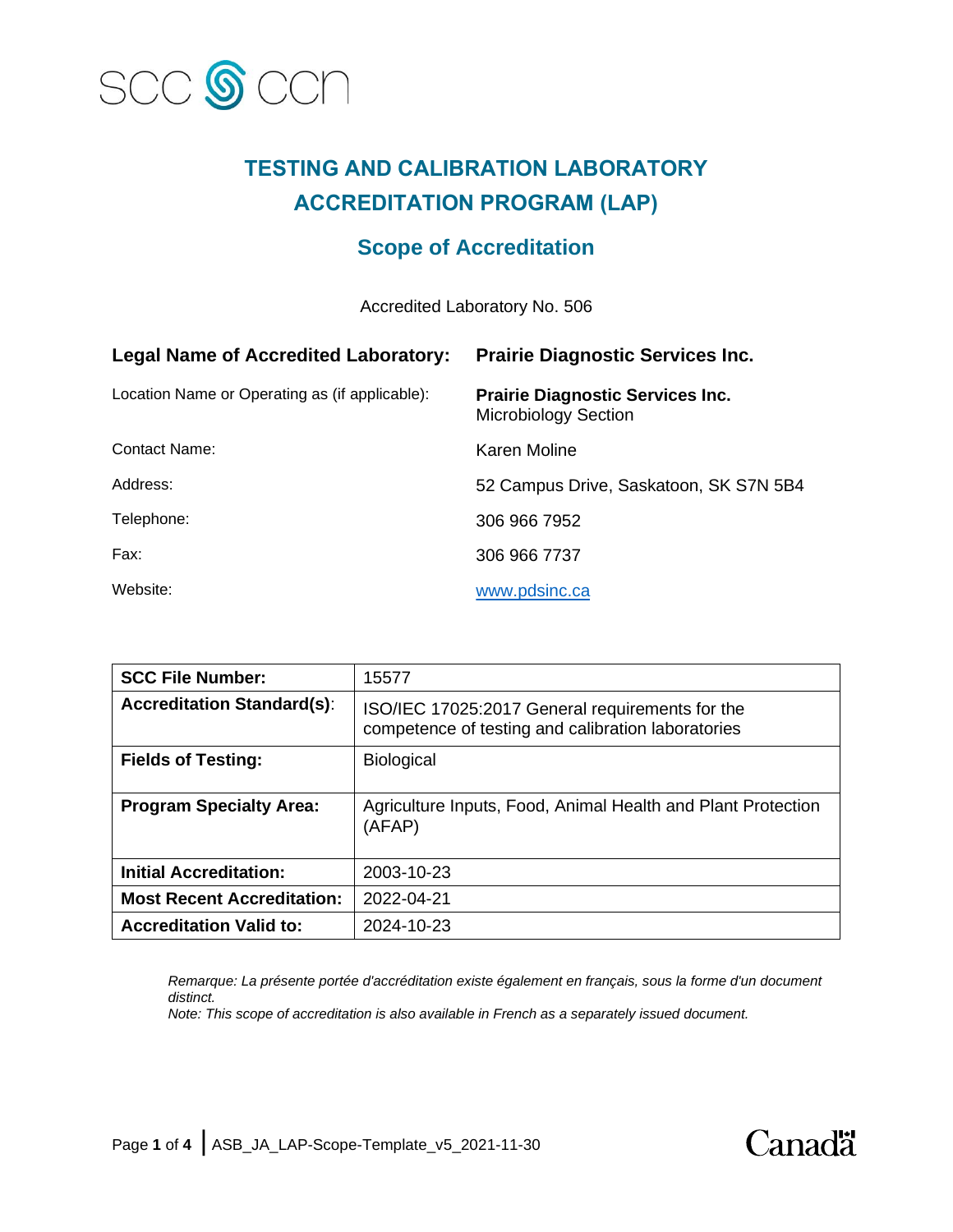

## **ANIMAL AND PLANTS (AGRICULTURE)**

### **Agricultural products (except food and chemicals):**

# **Seeds**

| PCR <sub>8</sub> | Detection of CDC Triffid Flax Event FP967 using Real Time PCR (Modified |
|------------------|-------------------------------------------------------------------------|
|                  | Genetic ID NA "NOST-Spec Construct-specific method for the detection of |
|                  | the CDC Triffid Flax (Event FP967) Using Real-time PCR")                |
|                  |                                                                         |
| TOX32            | Analysis of Mycotoxins and Ergot Alkaloids using LC-MS                  |
|                  |                                                                         |

# **Veterinary**

### **(Microbiology)**

| BACTI4 | Analysis of Poultry Fluff or Dust Samples for the Presence or Absence of |
|--------|--------------------------------------------------------------------------|
|        | Salmonella sp.                                                           |

#### **(Environmental)**

| TOX35 | Analysis of Antineoplastics using LC-MS |
|-------|-----------------------------------------|

#### **MEDICAL**

#### **Veterinary**

| AIV ELISA (IDEXX)      | Avian Influenza: Enzyme-Linked Immunosorbent Assay (IDEXX) for the<br>Detection of Antibodies to Avian Influenza Virus          |
|------------------------|---------------------------------------------------------------------------------------------------------------------------------|
| APMV-1 RRT-PCR         | Detection of APMV-1 by Matrix and Fusion Real-Time RT-PCR Assay                                                                 |
| ASF PCR                | Detection of African Swine Fever Viruses by Real-Time PCR Assay                                                                 |
| BRUC-BPAT-Ext-01       | Brucellosis-BPAT Approved Laboratory Operating Procedure and Test<br>Protocol                                                   |
| CFIA-AHD-11            | <b>ELISA Test for the Detection of Antibodies to Equine Infectious Anemia</b><br>(EIA) Virus (IDEXX)                            |
| <b>CSFV RRT-PCR</b>    | Detection of Classical Swine Fever Viruses by Real-Time RT-PCR Assay                                                            |
| <b>FMD-3 ABC ELISA</b> | 3ABC Competitive Enzyme - Linked Immunosorbent Assay for Detection of<br>Antibodies to Foot and Mouth Disease Virus             |
| <b>FMDV PCR</b>        | Real-Time Reverse Transcription Polymerase Chain Reaction (RRT-PCR)<br>for the Detection of Foot-and-Mouth Disease Virus (FMDV) |

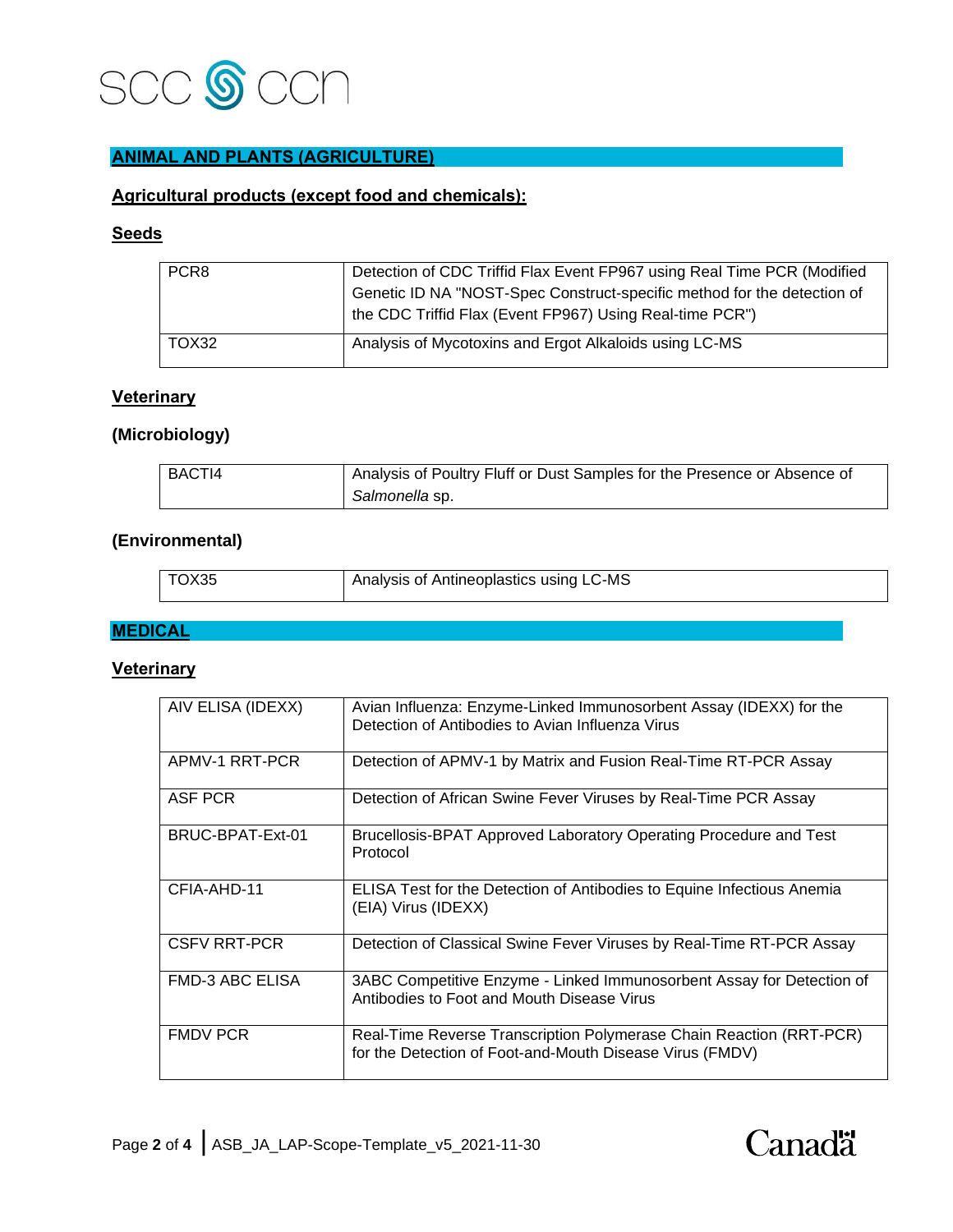

| InfluA RRT-PCR     | Detection of Type A Influenza Viruses and Avian H5 and H7 Hemagglutinin<br>Subtypes by Real-Time RT-PCR Assay                                                                  |
|--------------------|--------------------------------------------------------------------------------------------------------------------------------------------------------------------------------|
| PCR4               | Detection of Porcine Reproductive and Respiratory Syndrome Virus (PRRS)<br>by Real Time RT-PCR                                                                                 |
| PCR <sub>5</sub>   | Detection of VetAlert™Johne's Real Time Mycobacterium avium<br>paratuberculosis by Real Time RT-PCR                                                                            |
| SERO1              | Enzyme-Linked Immunosorbent Assay (ELISA) for the Detection of<br>Antibodies to Mycobacterium avium paratuberculosis                                                           |
| SERO11             | Enzyme-Linked Immunosorbent Assay (ELISA) for the Detection of<br>Antibodies to Mycoplasma hyopneumoniae                                                                       |
| SERO12             | Enzyme-Linked Immunosorbent Assay (ELISA) for the Detection of<br>Antibodies to Swine Influenza A Virus                                                                        |
| SERO14             | Enzyme-Linked Immunosorbent Assay (ELISA) for the Detection of<br>Antibodies to Transmissible Gastroenteritis (TGE) Virus and Porcine<br><b>Respiratory Coronavirus (PRCV)</b> |
| SERO <sub>16</sub> | Enzyme-Linked Immunosorbent Assay (ELISA) for the Detection of<br>Antibodies to Anaplasma marginale                                                                            |
| SERO <sub>9</sub>  | Enzyme-Linked Immunosorbent Assay (ELISA) for the Detection of<br>Antibodies to Porcine Reproductive and Respiratory Syndrome Virus<br>(PRRS)                                  |
| <b>TS-PR026</b>    | Detection of Prion Protein associated with BSE, Scrapie and CWD using the<br>Bio-Rad TeSeE™ SAP Assay                                                                          |

Number of Scope Listings: 22

#### **Notes:**

**ISO/IEC 17025:2017**: General Requirements for the Competence of Testing and Calibration Laboratories

BRUC-BPAT-Ext-01, CFIA-AHD-11, TS-PR026: Canadian Food Inspection Agency (CFIA) test methods

AIV ELISA (IDEXX), APMV-1 RRT-PCR, ASF PCR, CSFV RRT-PCR, FMD-3 ABC ELISA, FMDV PCR, InfluA RRT-PCR: CFIA National Centre of Foreign Animal Disease (NCFAD) test methods

Canadä

BACTI, PCR, SERO, TOX: Subject laboratory in-house test methods